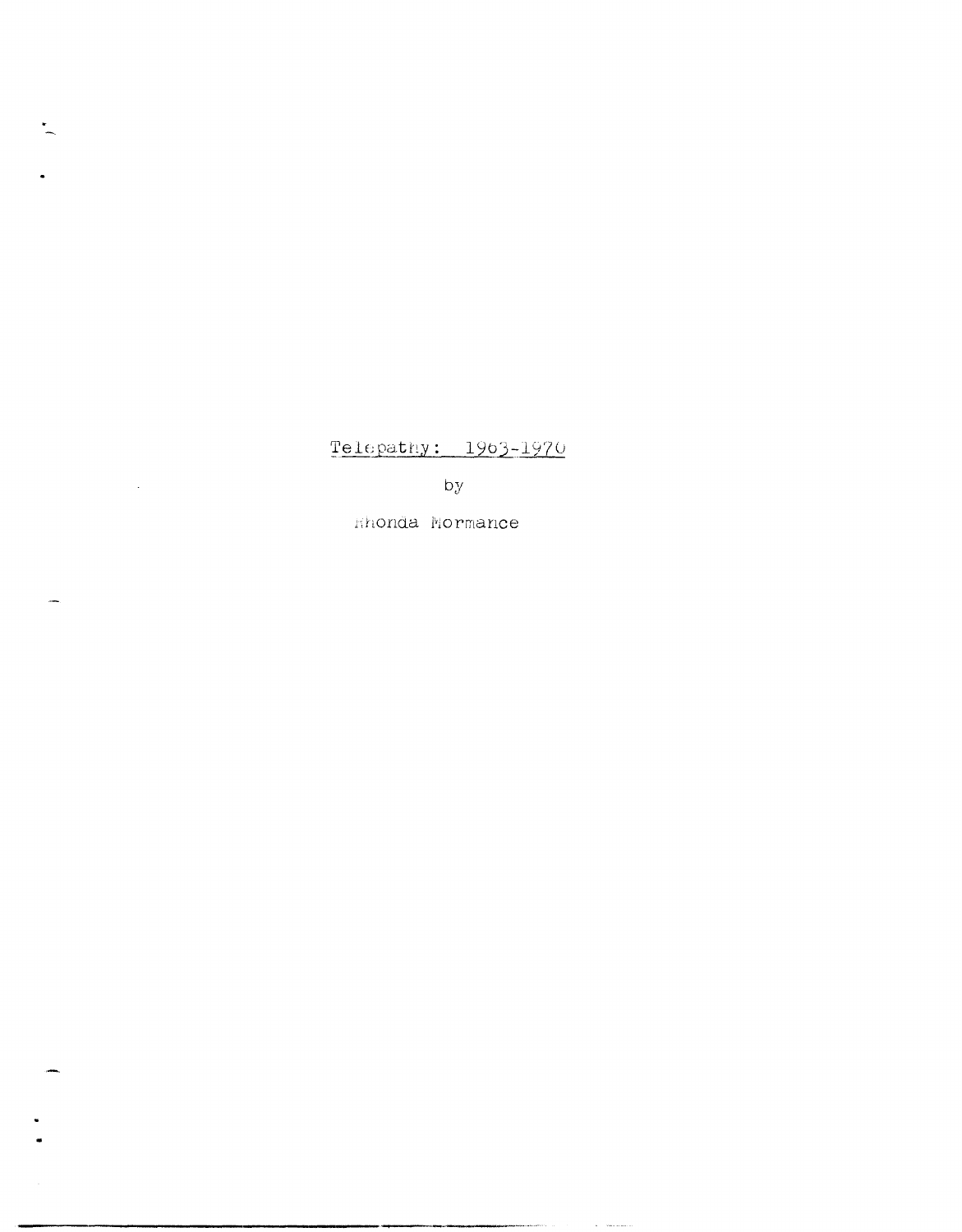

I recommend this thosis for acceptance by the Honors<br>Program of Ball State University for graduation with honors.

Cambert Lechers

 $\bar{z}$ 

Department of General and Experimental Psychology

 $\frac{m_{\text{dy}}}{\text{Value}}$  1912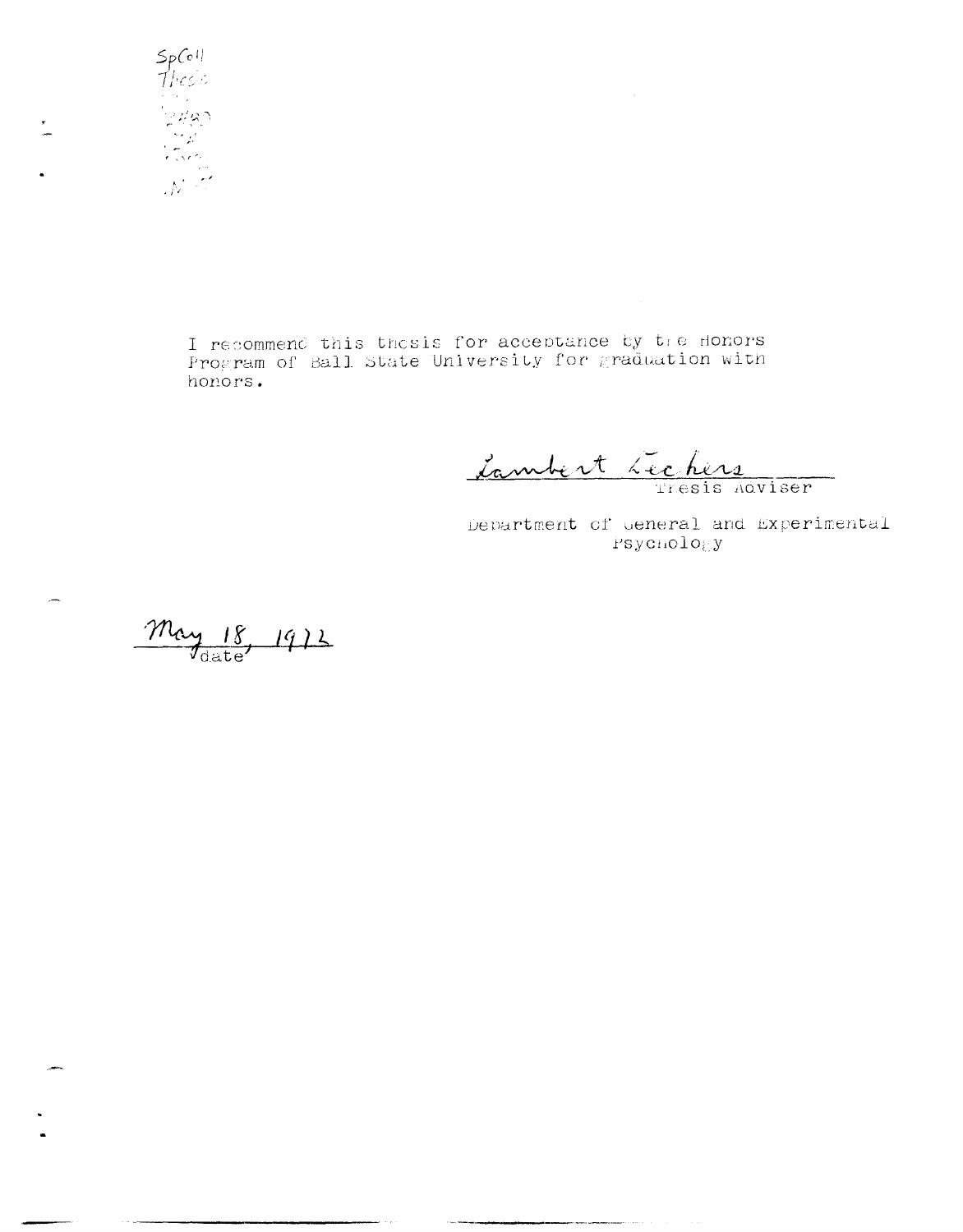## Freface

I initially wanted to look at the trenus in the study of telepathy within the last decade; nowever, the Ball State University Library did not have copies of the Journal of Parapsychology for the years 1900 through 1902. 1, therefore, limited my discussion to the research trends from 1903-1970.

In this paper, I deleted references to articles and abstracts from the Journal of Farapsychology which were written by foreign psychologists. My criterion included only those articles and abstracts written by psychologists listed in the 1970 membership roll of the american Fsychological association. It is possible that I deleted articles by American psychologists or osychiatrists who are not members of the APA.

I would like to thank my adviser, Dr. Lamoert Leckers, for his nelp and patience in my preparation of this paper.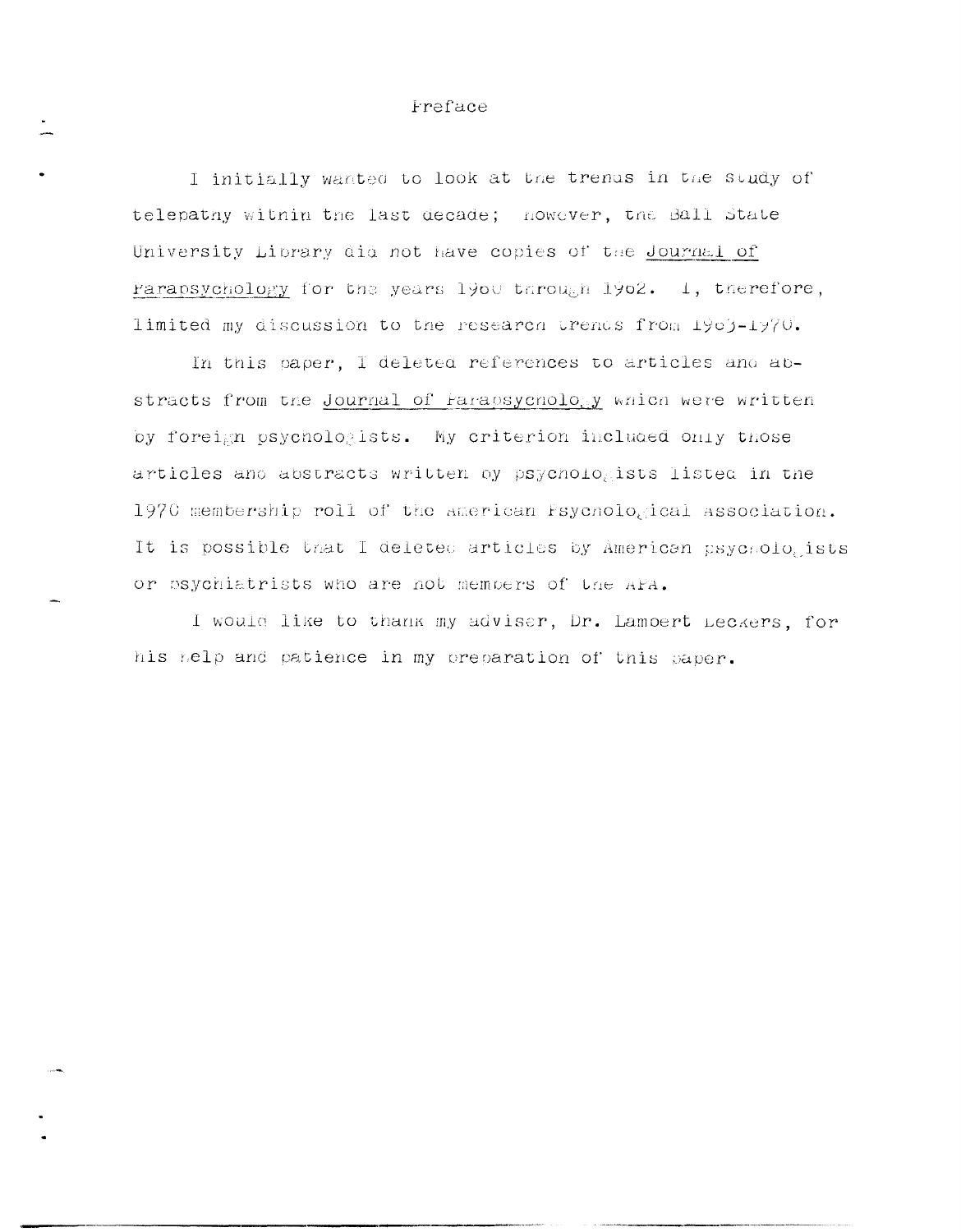Throughout history, there have been references to individuals who have been gifted as prophets, seers, or fortunetellers because of their apilities to "read" minus or forecast the future. It has only been within the last 100 years that psychic phenomena save been subjected to sciencific investigation; and, only within the past few decades have these phenomena been tested through rigorous scientific procedures.

The scientific study of extra-sensory perception (ESF) or the osi process is called parapsychology. In the field of parapsychology, there is also included the related topics of psychokinesis and the sorvival of the personality after death  $(14, p. 3)$ . J.B. mhine has defined ESP as an "awareness of something outside of one's self acquired without the use of the senses  $(8, 5, 3)$ ." Perhans a more concise definition of ESF is offered by Gertrude Schmeidler: "it (ESP) is a direct resoonse to something of which there is no means of sensing or remembering or inferring (14, p. 3)." The concept of ESP includes three phenomena: clairvoyance, telepathy, and precognition. Clairvoyance is the ESP of an object or an event. Telepathy is the awareness of the feelings or thoughts of another person. Precommition is the awareness or foreknowledge of future events (c, p. 3). Esychokinesis (PK) is the action of mind on matter without any visible physical force (d, g. 3).

The first official recognition of esycnic pnenomena as an area worthy of study was in lod2 when the Society for Psychical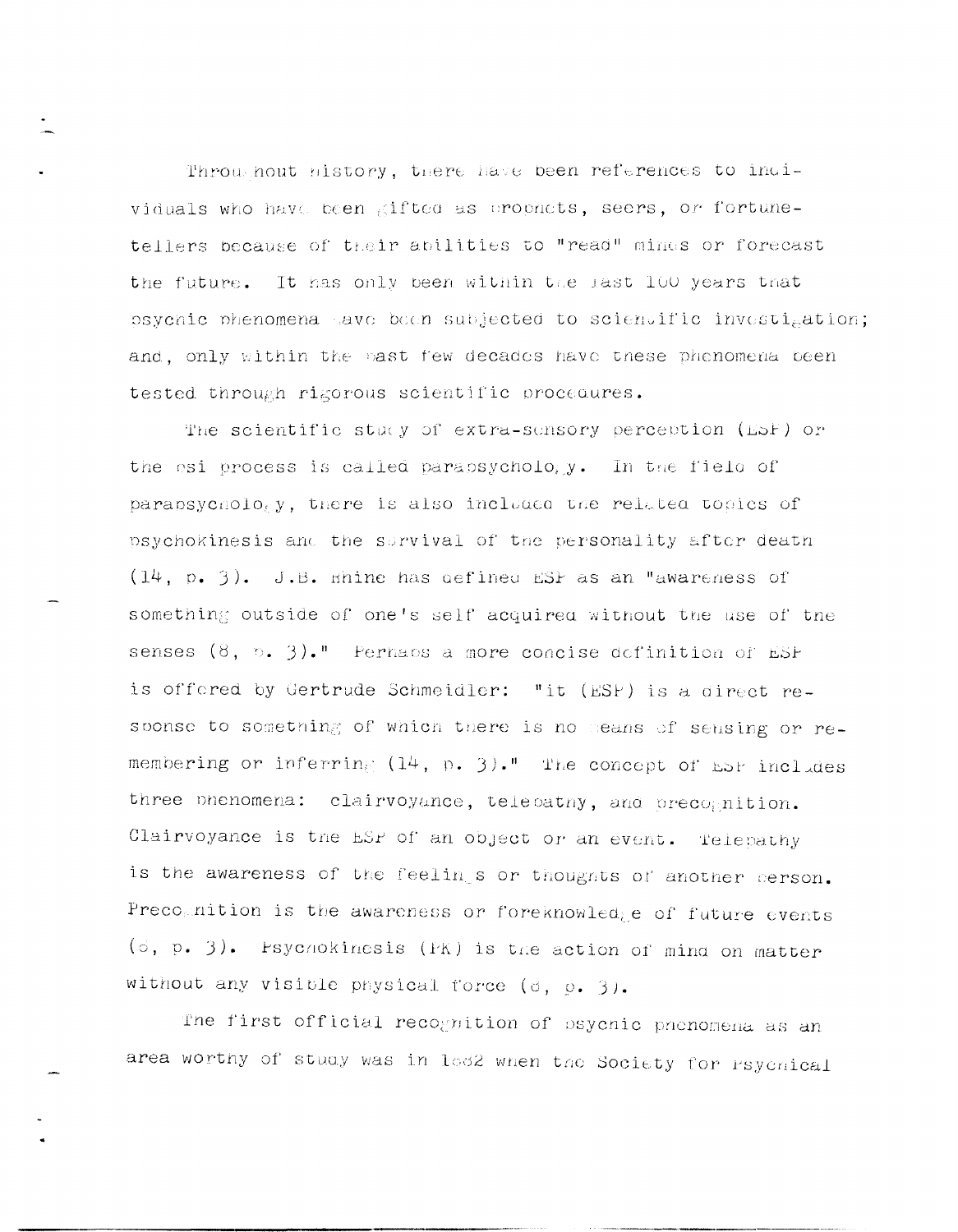Hesearch was founded in London. This organization devoted itself to three kinds of research: (1) the naturalistic collection and examination of "spontaneous cases" of psychic phenomena; (2) intensive studies of individuals who seem to have special abilities (sensitives, osycnics, and mediums); and, (3) experimentation  $(14, p. 6)$ . much research was carried out in the United states and Great Britain; the reader is directed to Schmeidler for an extensive nistory of the research.

Parapsychology took a new direction in 1930 when J.B. Rhine joined william McDougall at Duke University. Rhine oecame the director of the Parapsychology Laboratory at Duke. He changed the research from a mere collection of data to quantitative methods and analysis. Shine's early work was devoted to card guessing. Because of the remarkable results ne obtained, his work attracted the interest of the American Psychological Association. From an examination of the data by the APA in 1937, it was concluded that his results were outained under informal conditions. The APA suggested "constructive criticisms for tightening procedures (which) ware incorporated into parapsychology and have become routine experimental controls in khine's laboratory  $(14, p. 9)$ ."

Psychologically-oriented psi research in the university is found in foreign rather than in the United States. Although there are no psychology centers devoted to ESP research, individual psychologists may do research at City College in New York, Clemson University, and oranches of U.C.L.A. Research

 $-2-$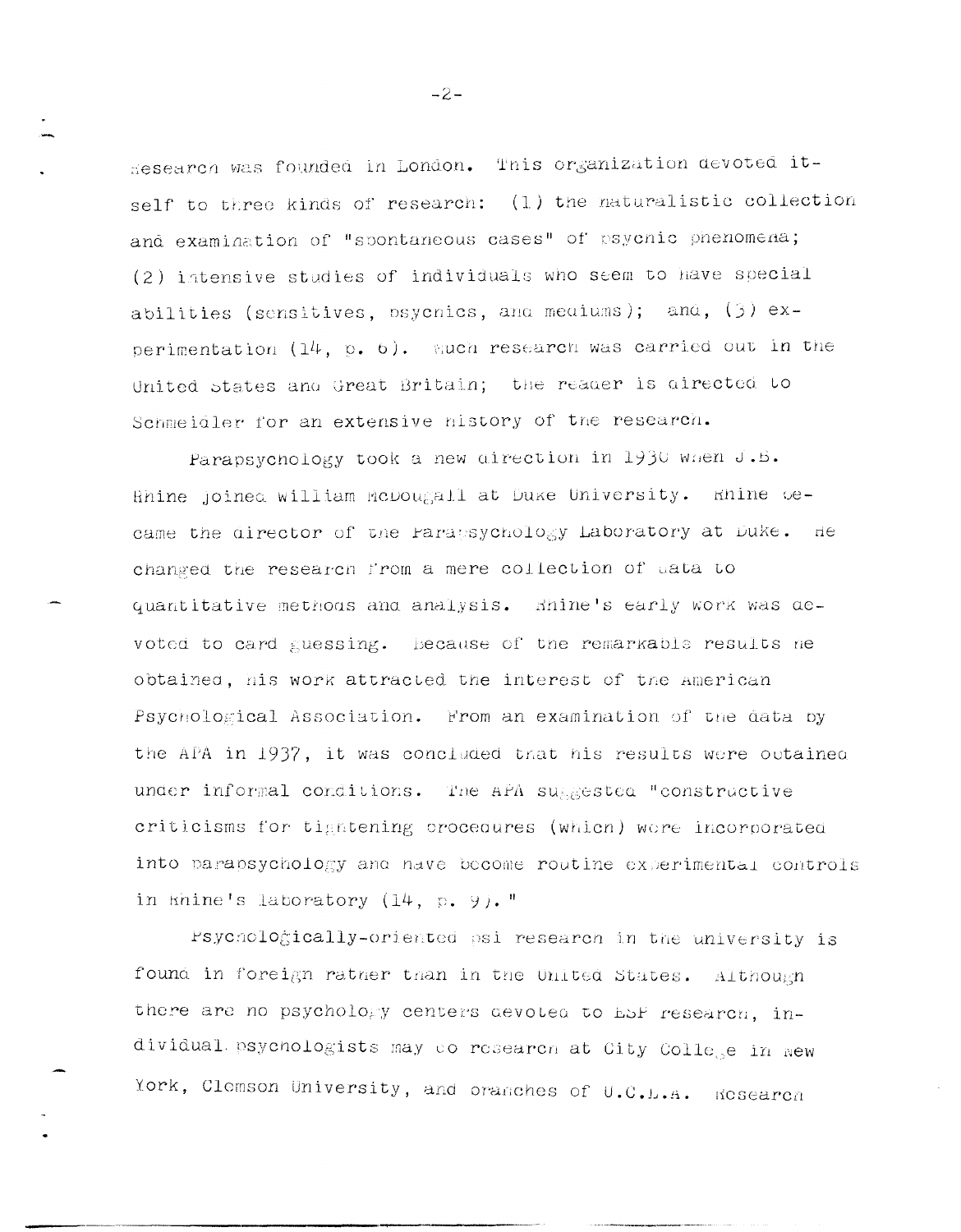centers in the United States are sponsered by the fielas of psychiatry and physics and technology. Fsychiatrically-oriented research centers are:  $(1)$  haimonides hospital in Brooklyn;  $(2)$ Department of Psychiatry at the University of Virginia; and,  $(3)$ the Neuropsychiatric Institute at U.C.L.A. Physically- and tecanically-oriented rescarch centers are: (1) Newark College of Engineering; (2) Department of Biophysics at the University of Fittsburgh; and, (3) une Bocing Research Laboratories in Seattle (10, p. 121). The Parapsychology Laboratory at Duke University was divorced from the Department of Psychology in 1950 to end the controversy of psychology concerning parapsychology (10, p. 125).

Since so many experiments with significant results have been documented, the focus of parapsychology has changed. Investigators are attempting to answer such questions as what are the causes of ESP, what are the limiting conditions, and what are any facilitating or inhibiting conditions (14,  $\rho$ , 10). Another question to be answered is if certain personality characteristics correlate with night dor ability (o, p. 13). Therefore, the existence of ESP is taken for granted by parapsychologists. Although there are many skeptics, parapsychology is gaining wider recognition among those outside of the parapsychological field.

With this introduction, this paper will look briefly at the history of telepathy and then determine the direction of telepathic

 $-3-$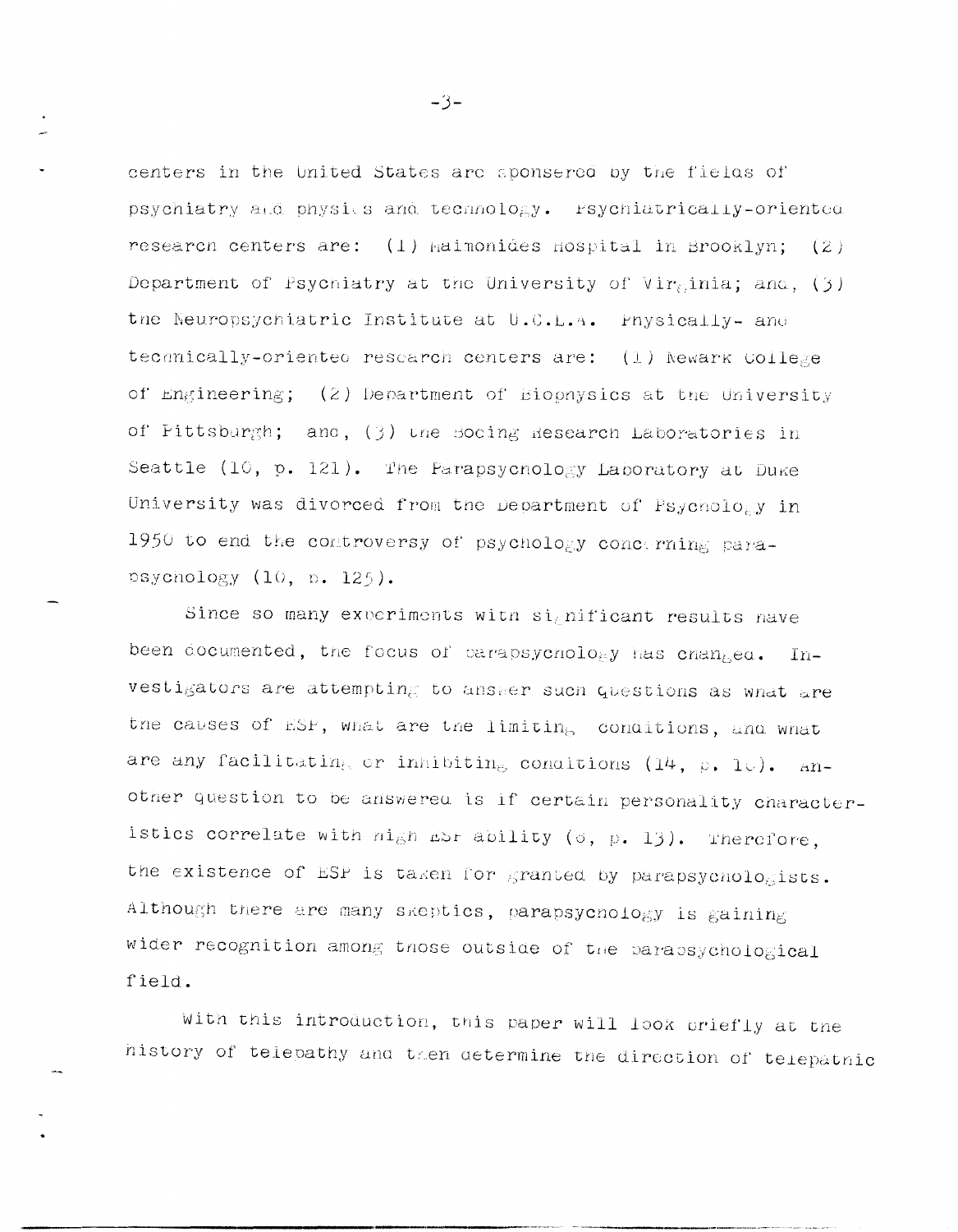research in the United States from 1903 to 1970 as it is reported in the Journal of Parapsychology.

Telepathy was the first type of psychic phenomenon to be studied. The first distincive test of telepathy came with the work done at Duke University in 1946 and was later confirmed by Dr. S.G. Soal in England (11, p. 93). However, it has been the most difficult onenomenon to test because it is hard to rule out the presence of other forms of psi (8, p. b). For telepathy to exist, the percipient or receiver must learn of what the agent is thinking without using any of his sense organs; the agent's or sender's thoughts must be known to the receiver whether he wishes it or not and without making an effort to communicate (2, p. 10). Therefore, complicated precautions are necessary because two subjects must be controlled and hypotheses require greater complication of design (10, p. 112).

In testing telepathy, the agent cannot choose what to think of because the choice of the target may reflect his associations or may be similar to the percipient's associations  $(14, p. 5)$ . The first telecathy experiments as reported by shine followed this format:

The sender, or agent, selected in his mind a given order for the symbols in his first five trials-let us say rectangle, star, rectangle, waves, waves. Reeping this symbol order dimity in mind, he would concentrate his attention on the first one and signal for the receiver or percipient, to make a call. after the receiver had made his call and it had been recorded then and only then would the sender make the record of his first symbol. In this way there would be no objective record until after the receiver's call was recorded  $(y, 0.162)$ .

 $\frac{1}{2}$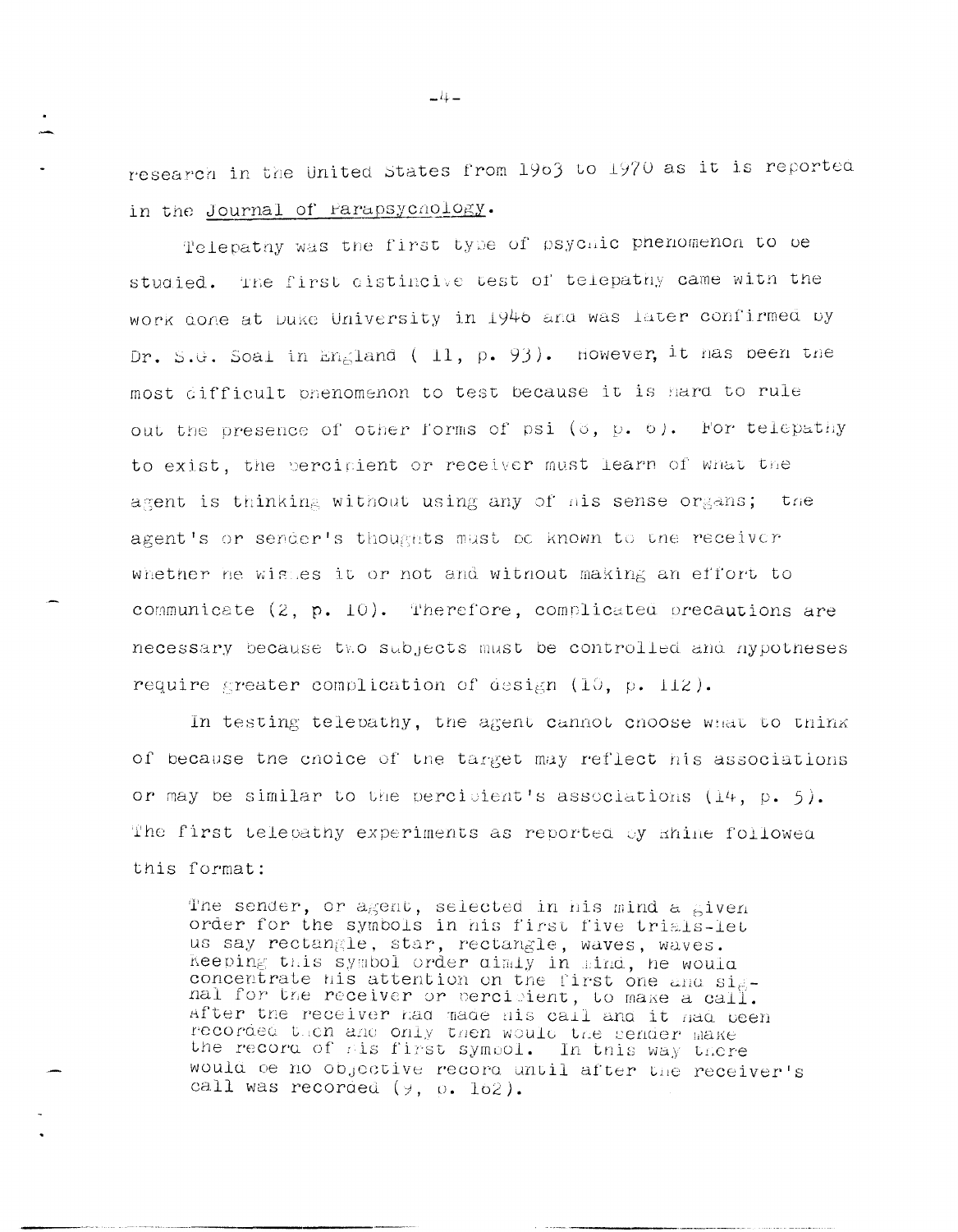When he first began his studies, Rhine nad his subjects sit at the same table; but he later moved them to different rooms. Later on, his subjects participated in experiments covering greater distances.

Another method for testing telepathy was developed by hchanan. The agent invents a private code to translate random digits into symbols. The digits are randomly entered in a random number table and he follows its order in "sending" the symbols of ESP cards. The subject records the sy pols. If an extrachance correspondance is noted, it should demonstrate pure telepatny because clairvoyance would convey digits not symbols  $(14, p, 6)$ .

Telepathy is one of the most well-known forms of ESP among the general public. However, there are many skeptics in the scientific world, In order for telepatnic communication to exist, information must be transmitted witnout the use of soecial apparatus. Telepathic communication implies that there are human abilities which are unknown to psychology and physiology and that there are properties of matter unknown to physics (2, p. 10). Understandably, scientists are skeptical of telepathy.

Between the years of 1903 and 1970, there were only five articles written by American psychologists which dealt with telepathy in the Journal of Parapsychology. Of the five articles, two were written by Dr. J.B. Enine (10, 11) and two were written by his wife, Dr. Louise E. Rhine (12,13). The four

 $-5-$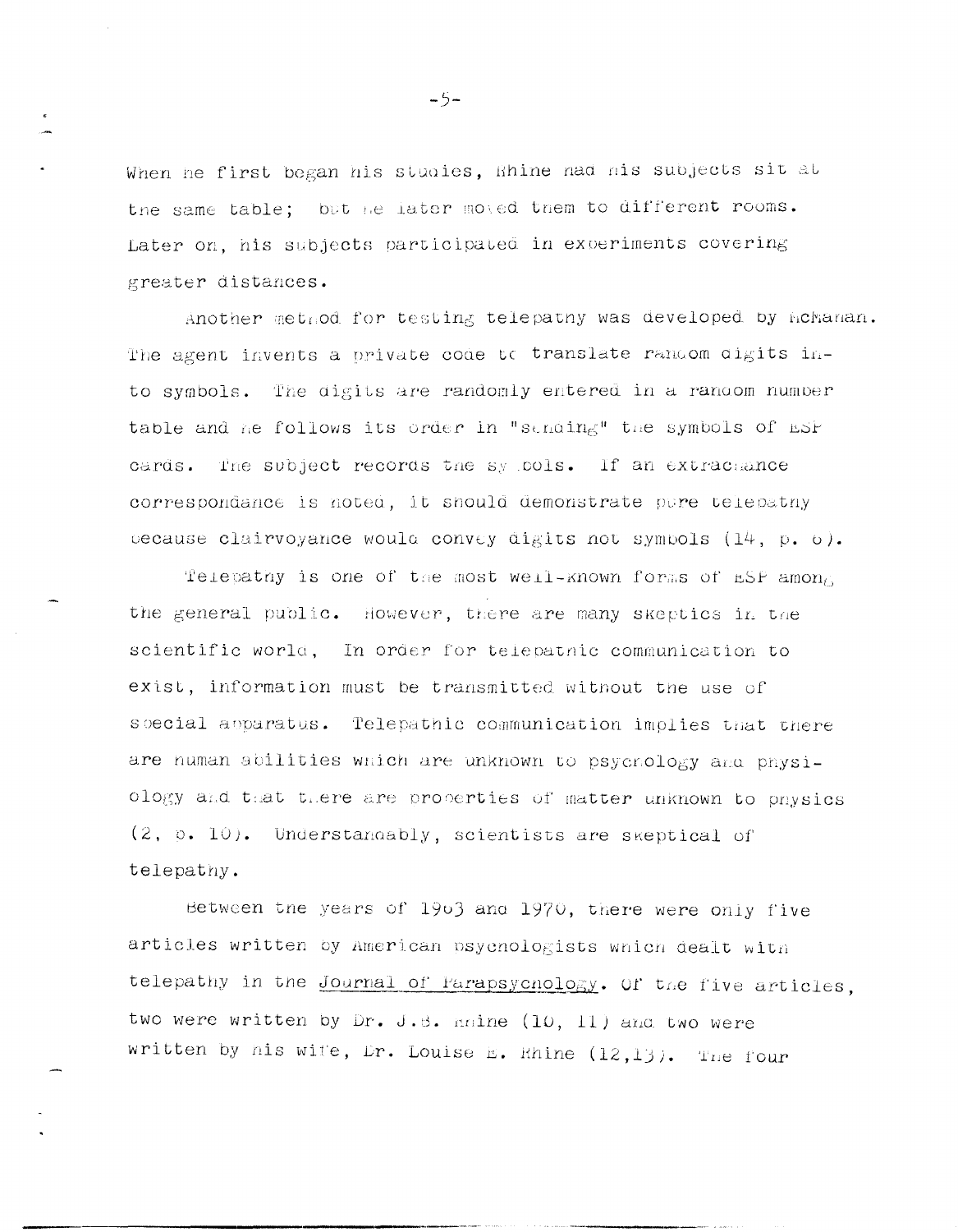articles by the Rhines besides giving a prief history of telepathy summarized the conclusions of prior telepathy experiments. Dr. J.B. Rhine's articles discussed the nistory of ESP which included telepathy. Dr. mine cautioned that telepathy should be guardedly defined despite the amount of evidence supporting the existence of telepathy. He suggested that it be defined as:

osi communication without an objective target other than that of the sender's own organism as he thinks of the target messages the receiver is aked to identify  $(11, p. 93)$ .

His article in the June, 1966 issue was a summary of different periods in ESP research; he gave information about telepathy that is presented earlier in this paper.

Dr. L.E. maine seemed to be concerned with the process involved in telepathy. She found no support for t.e assumption that the agent "selds" a message to the percipient; rather, the percipient was usually the one initiated the telepathic exchange or was the true agent  $(13, 5, 00-03)$ . She analyzed a collection of spontaneous cases to determine the relationship between the agent and the percipient (12). In previous experiments, the nature of the telepathic process had not been tested to determine the direction of the action. Her question was whether the "percipient's experience depended on the fact that the agent sent the thought or if he could have serceived it under his own initiative without the agent's action (12, p.23d). Her results indicated that telepathy seemed to occur whether or not the agent directed his thoughts to the perciplent (12, p. 250). Dr. Enine concluded as far as it was possible the case study

 $-\dot{\theta}$  –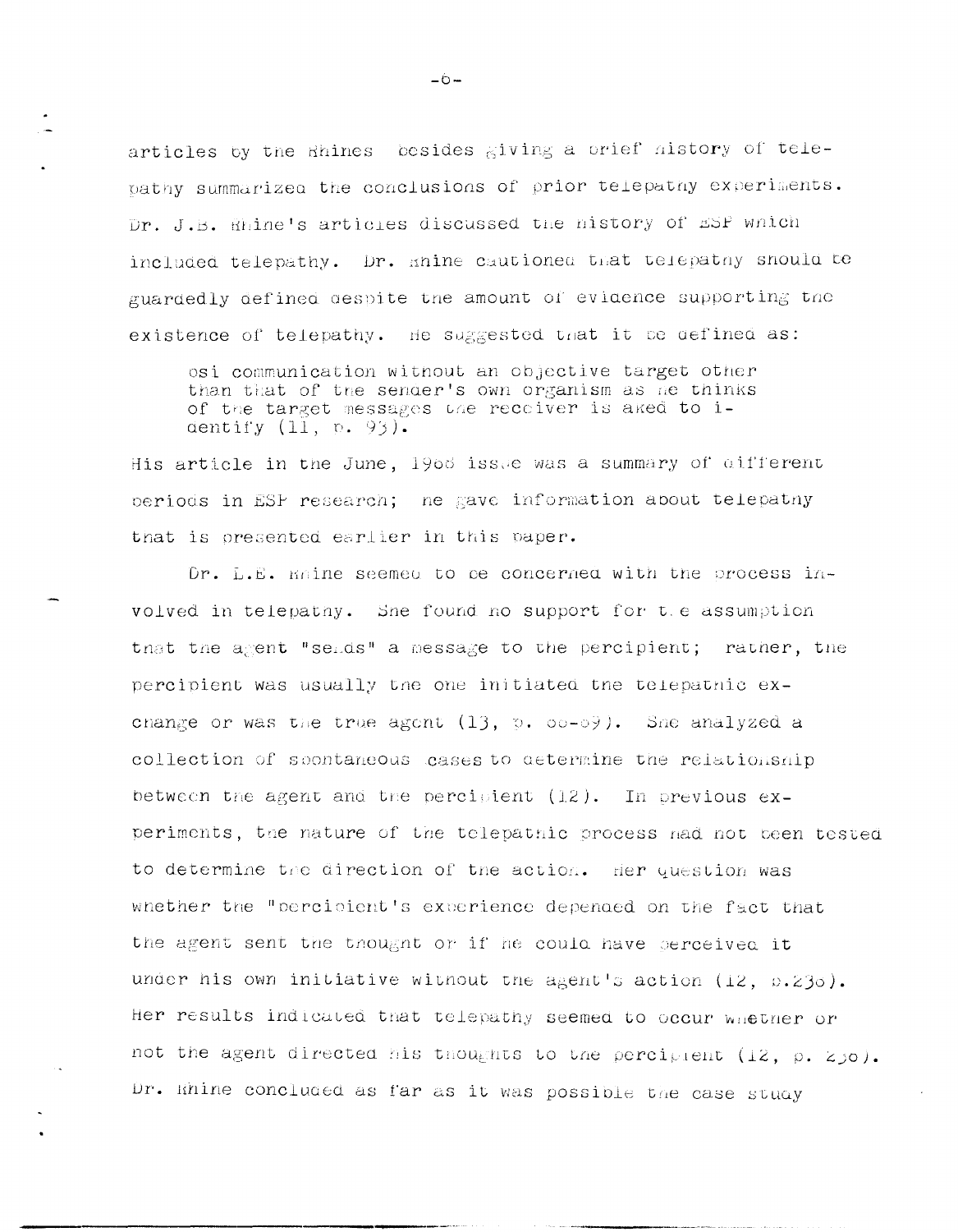supported the icea that ESP is a single crocess with the types (clairvoyance, telepathy, and precognition) being different only in the kinds of information they perceive (12, p. 239).

E. Douglas Dean in a presidential address pefore the 10th annual convention of the Farapsycholo ical association summarized the evidence regarding telepathic exchange:

(1) The transfer of information is selective cecause one may not receive telepathic information from a third person.

(2) The percipient may be the active initiator of the psi exchange. The author's plethysmograph work shows stronger GESP response to names of significant persons to the percipient than the agent's response to the names of significant persons.

(3) The distance between the agent and the percipient does not impair osi exchange to any extent.

 $(4)$  The manner in which the psi message travels in long distance communication is a complete unknown. If it travels in a straight line or bends around the earth, either method poses problems for physical theory.

 $(5)$  It is necessary to determine the speed of tre transfer of information.

(6) In spontaneous case material, it would seem that strong emotions seem to facilitate psi transfer. An explanation that Dean offers is that perhaps we repress telepathic powers in our everyday life because it implies omnipotence; and in a rush of emotion, our repressions may be swept away (1, p. 327-32o).

Dean continued by suggesting the possibility that telepathic transfer takes place in a manner proposed by Feynman be researched. Feynman proposed that there are discontinuities in space such that matter (or energy) might enter at one point and simultaneously emerge at a distant point.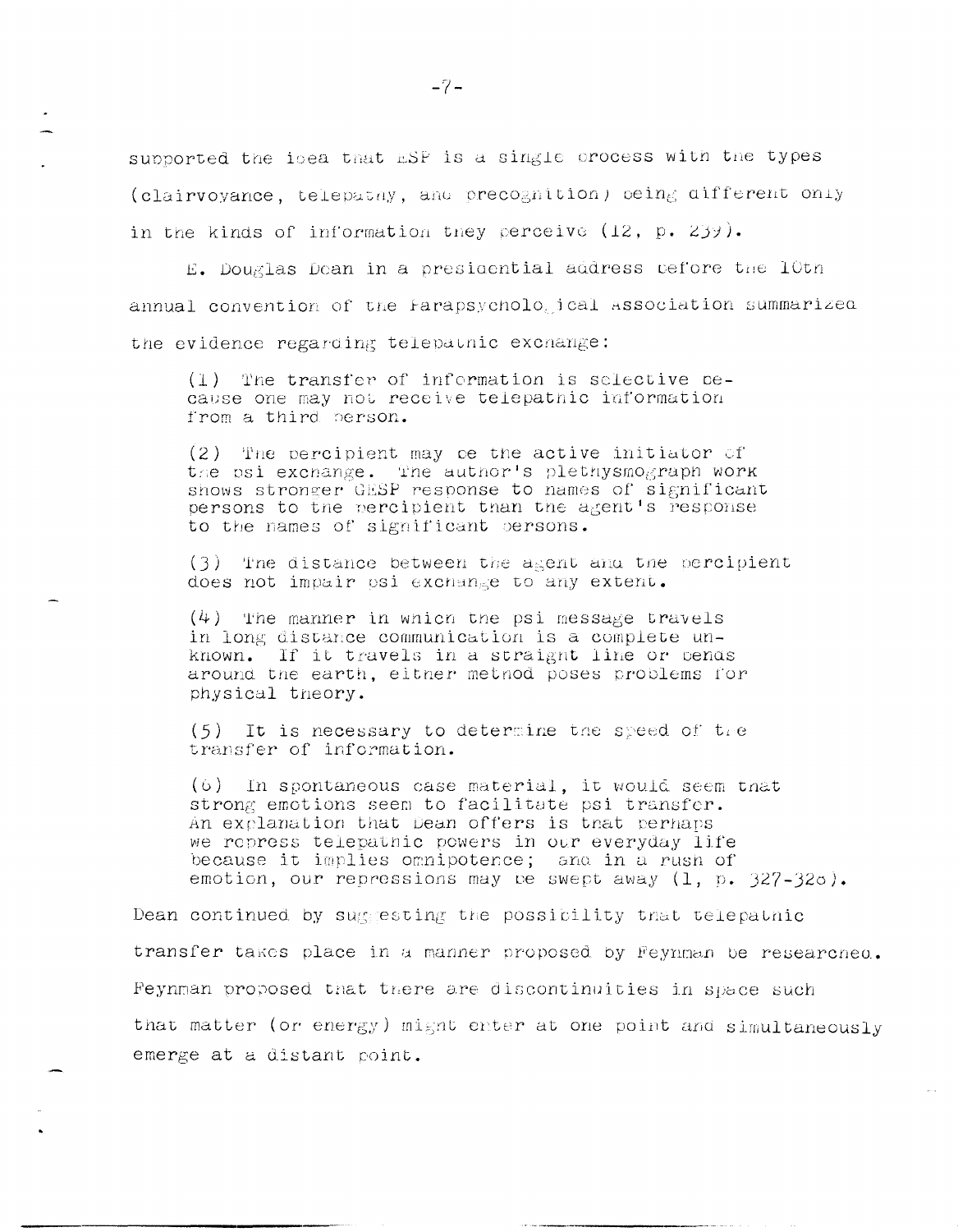The articles in the Journal of Parapsychology more or less were recanitulations of previous research. There was only one su gestion as to the direction that future research may take. A case study approach to study telepathy as a process was made; however, the case study method would lack the scientific ripor and control of a more experimental design.

In addition to articles, the Journal of Parapsychology presented abstracts of telepatric research. These abstracts could be classified into two areas: experimental research and the effect of personality factors upon telepathy.

The methodology of the experimental research ranged from using relatively simple cost-hymotic suggestion to the use of technical instruments and the binary number system of information theory. In one experiment, the effect of post-hypnotic su, estions that the subjects would receive telepathically transmitted images during three experimental conditions was studied. It was found that the control subjects' results were significant when the subjects rated themselves on the images evolved ouring, a trance; that is, they rated themselves on their records as contrasted to the targets; only the judges' ratings of the sypnotic group were significant under the condition of a rest or han rerico in which thousats and dreams were recalled; and, the judges' ratings for the non-hymotic group were significant under the condition of a week at home during which the subjects recorded their oreams. It would seem that there was some evidence of telepathy among the non-hymnotic subjects when responses were immediately elicited.

 $-8-$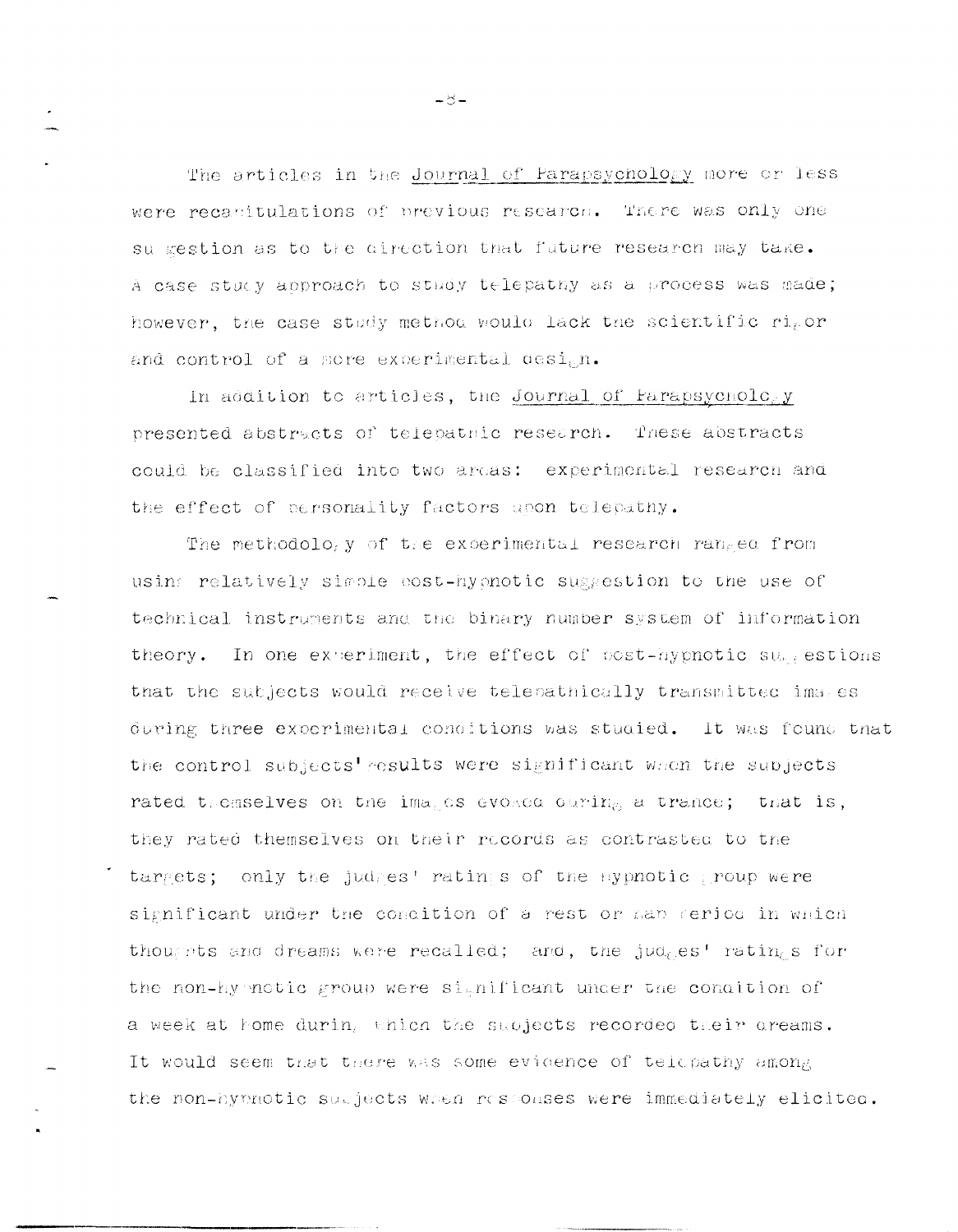The judges found that there had been some telepathic exchange when the thoughts and dreams were recalled during a rest or map period ( $p=0.001$ ). Telepathy seemed to be demonstrated according to the judges for the non-nypnosis group enen they recorded the images in their dreams a week after the session  $(3, 6, 3)$ .

A monograph by Ullman and Krippner explored the area of telepathy and dreaming through the use of Rapid Eye Movement (KER) monitoring tecnniques. A formal experimental series began in 1904 at Maimonides Dream Laboratory; these findings suggest that telepathic transfer of information from an agent to a sleeping sucject may be possible.

An experiment was made by Reswick and Vodovnik in which a sender was required to transmit the number 13 in binary code (1101) to a receiver in another room. A young couple in love was used as the subjects. Red and green lights were used to signify either 0 or 1 of the binary code, and a yellow light was used as a "nonsense symbol" to determine the extent of the receiver's oreference for one color or the other. A complicated procedure was devised in which the sander transmitted the color and the receiver pushed a button corresponding to the color he "received". The sender transmitted the message 790 times for each digit. The messages were compared by the computer for the two colors most often chosen by the receiver. The color most often selected was taken as final. The results snowed that all four digits were received successfully; so that, the number 13 was transmitted.

The experimental research indicates that telecathy in some

 $-9-$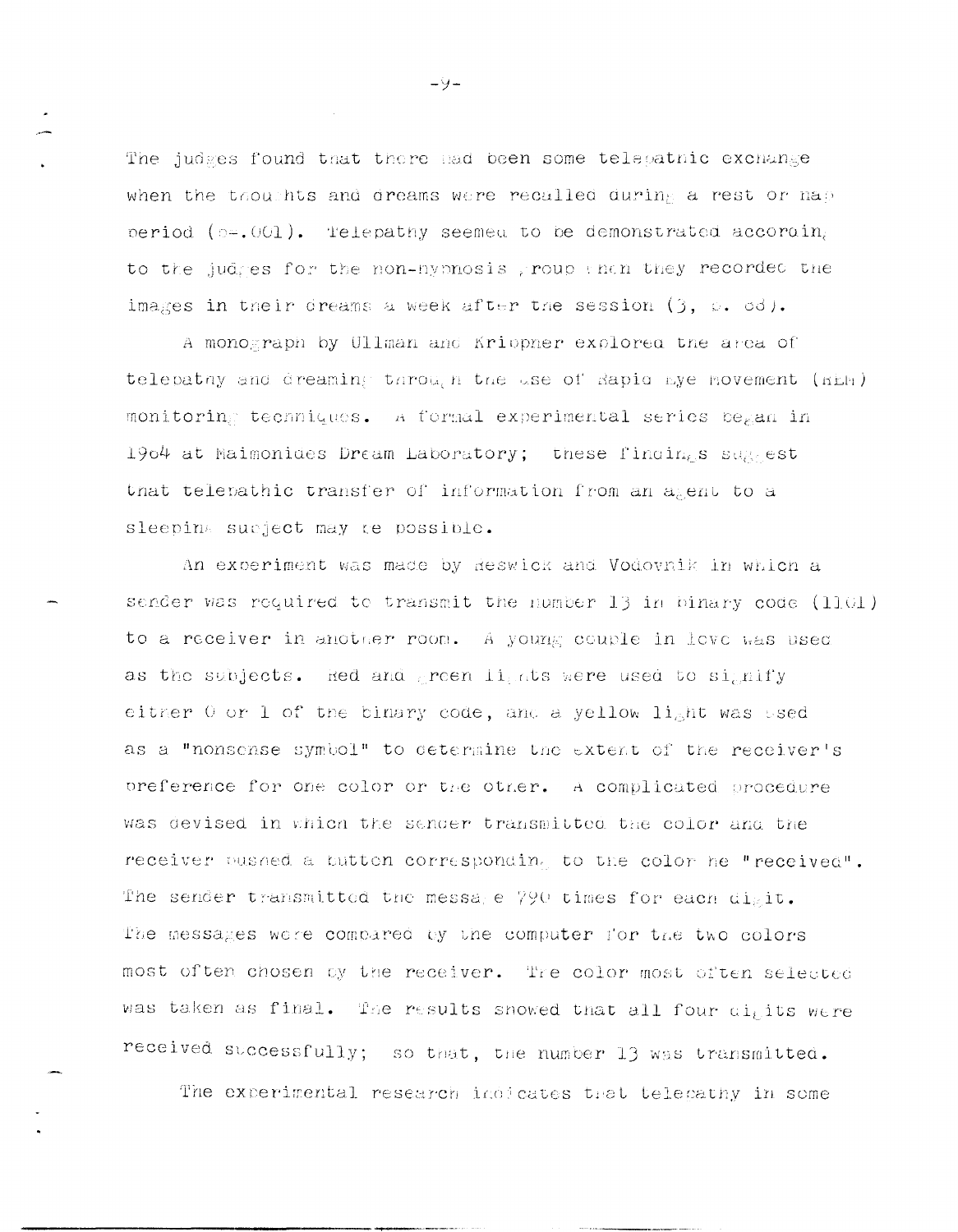form does exist. The experiment by Reswick and Vodovnik appears to be the most methodologically sound; nowever, more data should be collected using different subjects before any definite conclusions can be drawn. Interesting possibilities nave been raised regarding the feasibility of using hypnosis as a method of studying telepathy. Telerathic transmission to sleeping subjects opens new areas of study.

Another area of research was the effect of personality variables upon telepathy. In a research brief by Thelma Moss, the hypothesis that telepathy is often experienced when the agent is in a strong emotional state and the receiver is relaxed or asleep was tested. In each experimental group, a transmitter was exposed to slide episodes with sound effects; each slide was to create a different emotion in the transmitter. After each episode, the transmitter recorded nis reactions on one channel of a stereo tape recorder; the receiver recorded his sensations and images on the other channel. A control group was formed. Her results showed that the matched responses and stimuli for the experimental group were significant above the .001 level, while the control group scored significantly below chance (pp. 283- $284$ ).

Another study made by Moss in collaboration with J.A. Gengerelli dealt with the telepathic transmission of emotional stimuli. The results of this experiment showed that the free association of the receiver while he is relaxed and reclining is related significantly to the simultaneous free association of the

 $-10-$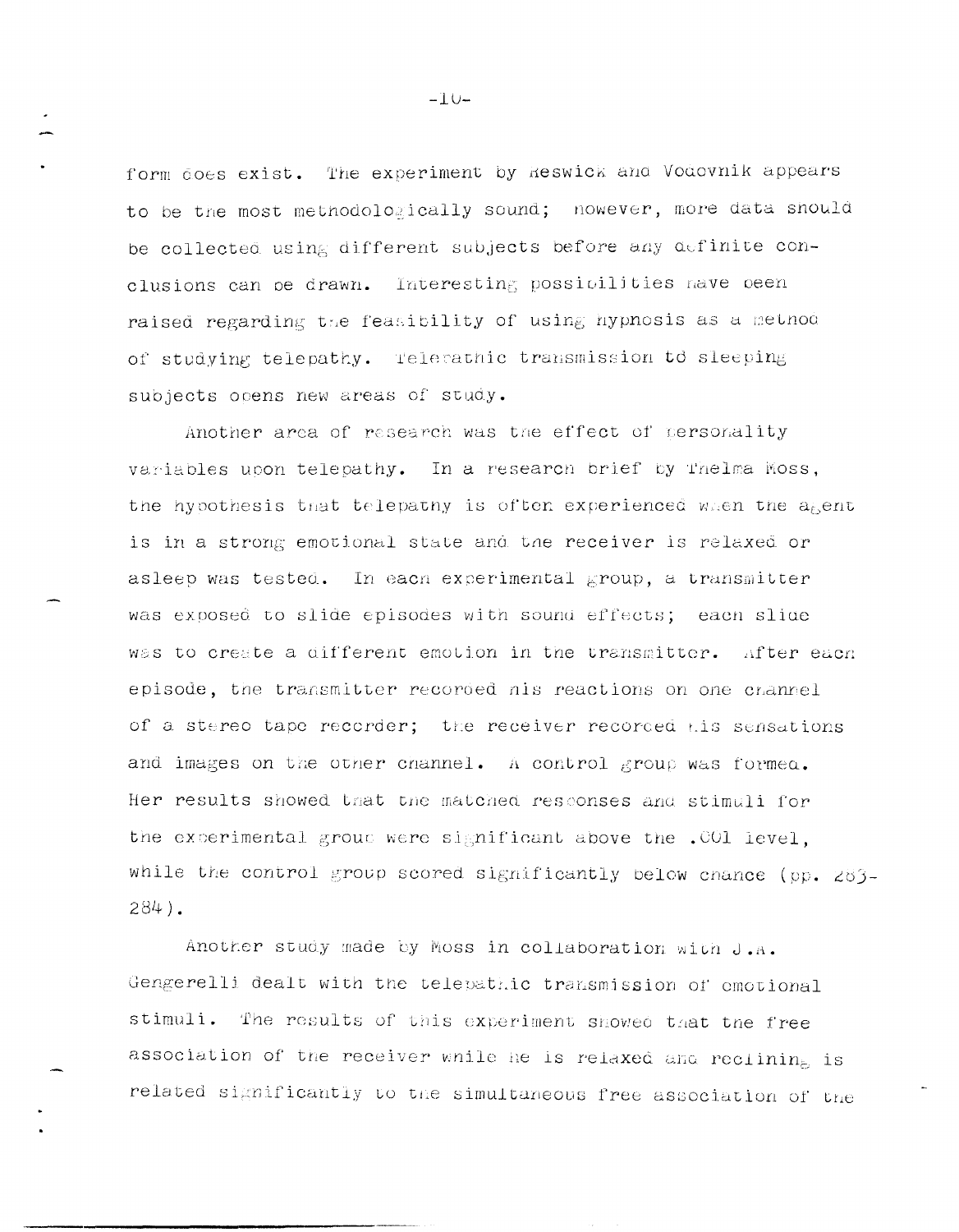transmitter while he is exposed to emotionally arousing visual and auditory stimuli in another sound-proof room. Adequate controls were applied. One limitation of the study was that the subjects were selected because they believed they had telepathy; this belief may have nad some facilitating effect.

One abstract attempted to analyze telepathy. Strong motivation and a relaxed state of mind of the receiver created a favorable situation for telepathy. Murphy proposed that perhaps the often partial transmission of material or repetition of details is due to an unconscious motive not to sena or receive a message rather than the difficulty of the information itself. He also suggested that hormal perception and the cerception of ESP are similar; he cited an experiment on subliminal perception which might show how unconscious factors may influence ESP. (6, p. 139).

Research on personality and telepathy seems to be pased mainly on the effect of emotions and telepatny. The studies of emotional stimuli and its effects upon telepathy used scientific methods to test the hypotheses. The results of these studies showed that a relaxed state of mind on the part of the receiver greatly facilitates telepathic transmission.

It would appear from the reported studies in the Journal of Parapsychology that every effort is made to utilize scientific experimental methodology in testing telepatny. New methods of testing telepathy were suggested through the use of hypnosis and through the use of a binary number choice. Most of the studies looked at the relationship between strong emotion or

 $-11-$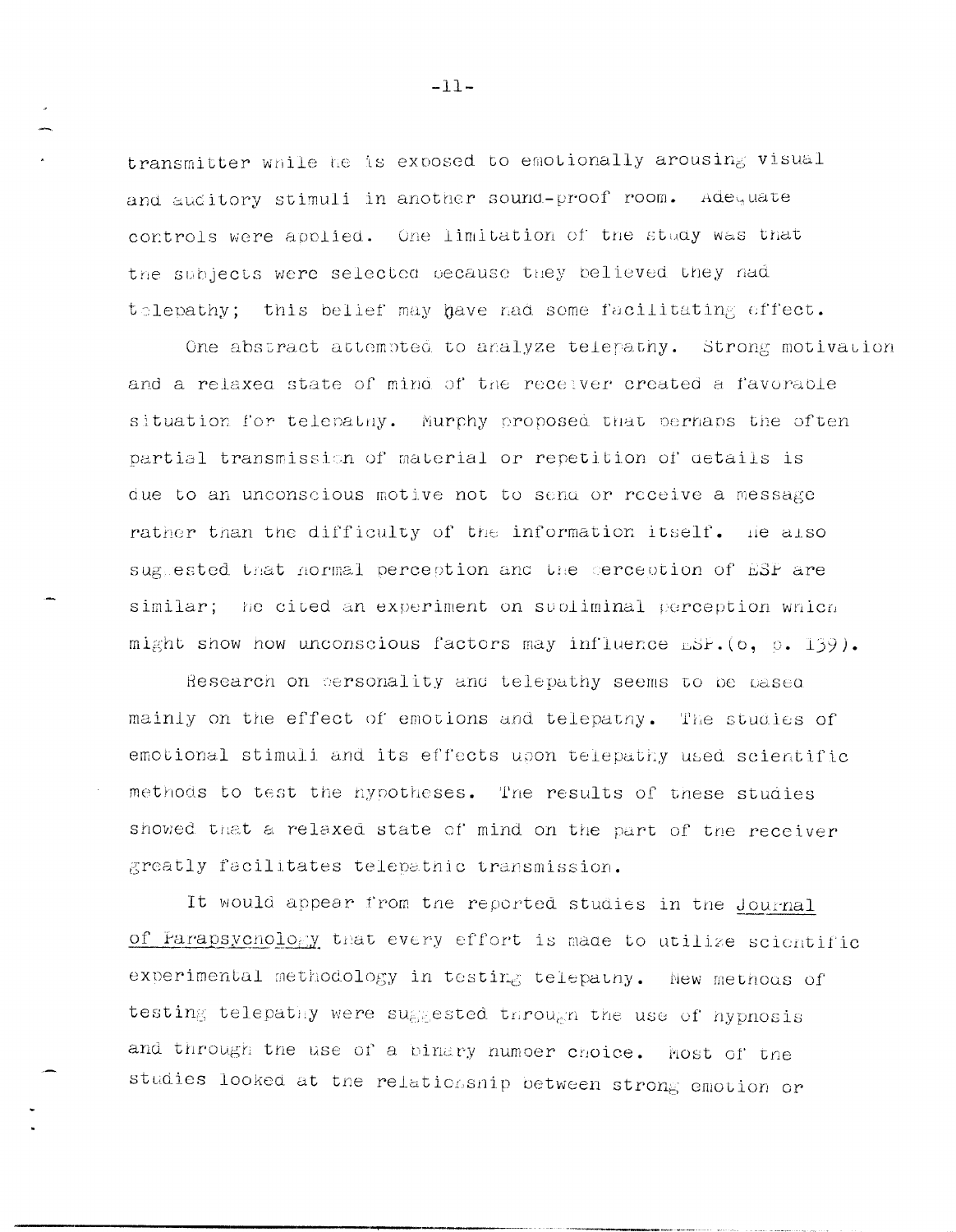the receiver's frame of mind and telepatny. The conclusions reached were that strong emotion does facilitate telepathy and that it is facilitated when the receiver's frame of mind is relaxed.

It would seem that there are still areas to be studied in regards to telepathy. There was literally no restarch cone in the U.S. on personality traits which might correlate with high telepathic ability. Another question which could be answered is whether the telepathic apility of an indivioual peaks at a certain age and then declines or anether the ability is stable througnout the individual's lifetime. Do all people possess telepathic abilities or are only a few people ifted with the ability? A fundamental question to be asswered is exactly what is tolepathy. Is it perely a type of subliminal perception or is it a psychic phenomenon? There are still many areas to be researched in telepathy; only through the slow, arouous scientific process can telepathy be thoroughly stadica.

 $-12-$